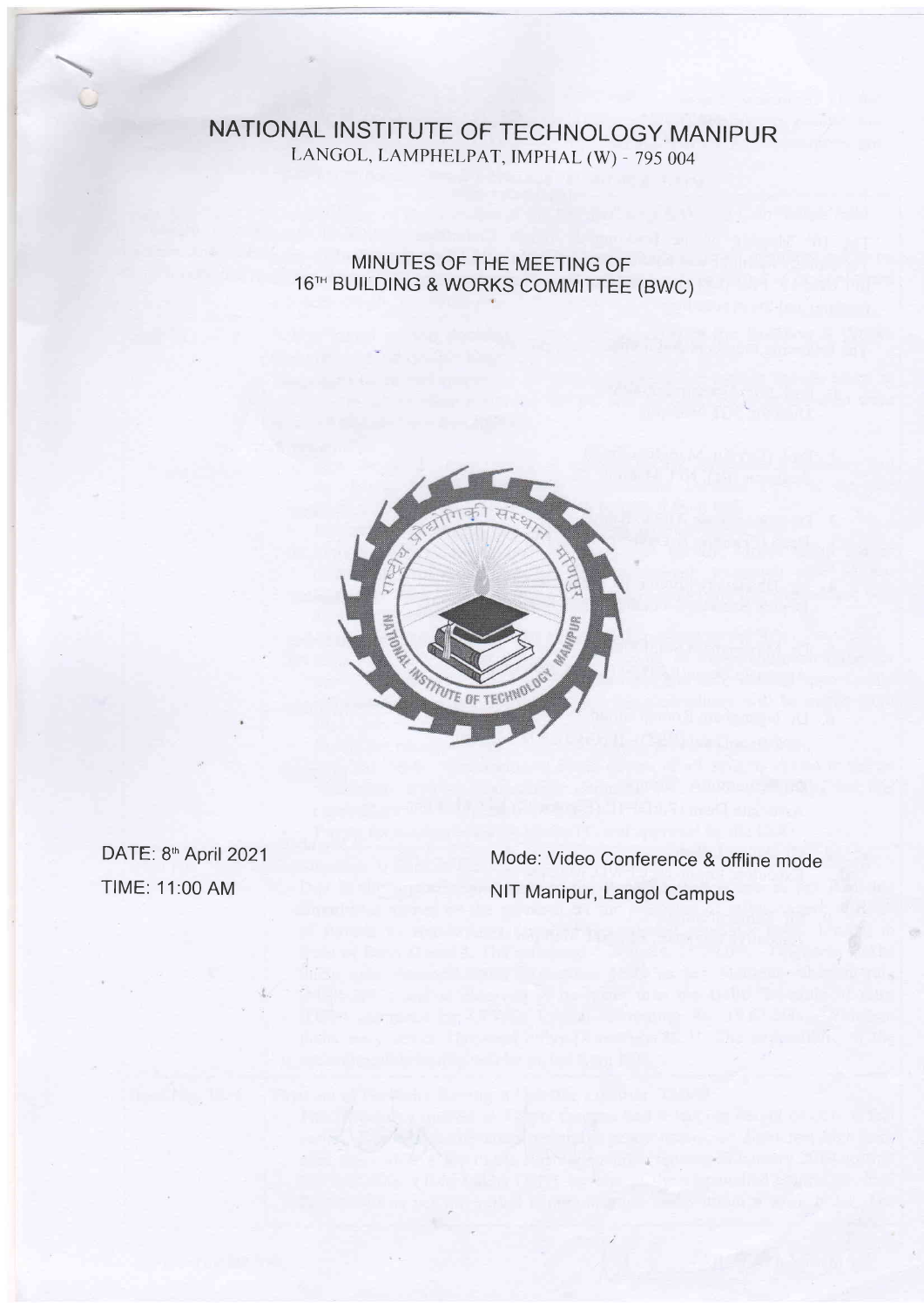## NATIONAL INSTITUTE OF TECHNOLOGY MANIPUR LANGOL, LAMPHELPAT, IMPHAL (W) - 795 004

## MINUTES OF THE 16TH BUILDING & WORKS COMMITTEE (BWC) HELD ON 8TH APRIL, 2021

The 16<sup>th</sup> Meeting of the Building & Works Committee (BWC) of the National Institute of Technology Manipur was held on 8<sup>th</sup> April 2021 at 11.00 pm through offline & Video conference due to Covid-19. Prof (Dr) Goutam Sutradhar, Chairman of the BWC, NIT Manipur, presided over the meeting and the proceedings.

The following members and invitees were present:

| 1. Prof. (Dr) Goutam Sutradhar<br>Director, NIT Manipur                                        | $:$ Chairman       |
|------------------------------------------------------------------------------------------------|--------------------|
| 2. Prof. (Dr) Kh. Manglem Singh<br>Registrar (i/c), NIT Manipur                                | : Member Secretary |
| Dr. Potsangbam Albino Kumar<br>3.<br>Dean (Planning & Development), NIT Manipur                | : Member           |
| 4. Mr. Dhananjay Singh (via Video conference)<br>Deputy Secretary, Finance MoE (formerly MHRD) | : Member           |
| 5. Dr. Mayengbam Sunil Singh<br>Associate Dean (P&D)-I (Civil), NIT Manipur                    | : Member           |
| 6. Dr. Ngangbam Romeji Singh<br>Associate Dean (P&D)-II (Civil), NIT Manipur                   | : Member           |
| 7. Dr. Benjamin A. Shimray<br>Associate Dean (P&D)-III (Electrical), NIT Manipur               | : Member           |
| 8. Mr. Ankur Lohan<br>Executive Engineer, CPWD, Manipur                                        | : Member           |
| 9. Mr. Samarjit Singh<br>Executive Engineer, EE, NIT Manipur                                   | : Invitee          |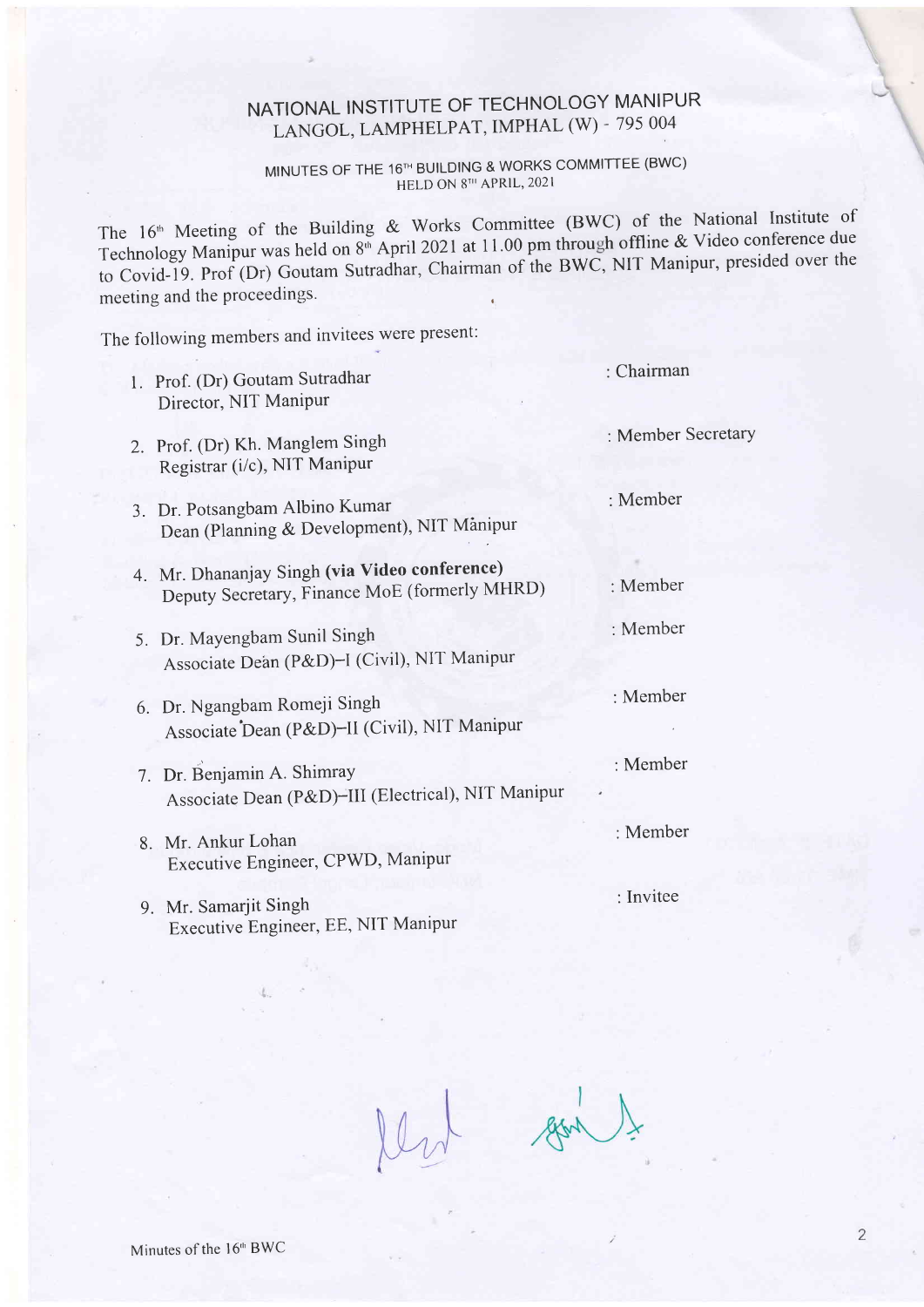Prof (Dr) Goutam Sutradhar, Chairman of the BWC, NIT Manipur, welcomed all the members and invitee, and then requested the Registrar (Member Secretary), to initiate the proceedings and discussions on the Agenda Items. The item-wise decisions and resolutions are hereby listed below:

| Item No. 16.1 | Confirmation of the Minutes of the 15 <sup>th</sup> Building & Works Committee held<br>on 25 <sup>th</sup> February 2021.<br>Decision taken: Minutes of the 15 <sup>th</sup> BWC was circulated to all members and as no<br>comment was received in this regard, the minute was considered to be confirmed<br>and accordingly, the house passed the same.                                                                                                                                                                                                                                                                                                                                                                                                                                                                                                                                                                                                                                                                                                                                                                                                                                                                                                                                                                                                                                                                                                                                                                                                              |
|---------------|------------------------------------------------------------------------------------------------------------------------------------------------------------------------------------------------------------------------------------------------------------------------------------------------------------------------------------------------------------------------------------------------------------------------------------------------------------------------------------------------------------------------------------------------------------------------------------------------------------------------------------------------------------------------------------------------------------------------------------------------------------------------------------------------------------------------------------------------------------------------------------------------------------------------------------------------------------------------------------------------------------------------------------------------------------------------------------------------------------------------------------------------------------------------------------------------------------------------------------------------------------------------------------------------------------------------------------------------------------------------------------------------------------------------------------------------------------------------------------------------------------------------------------------------------------------------|
| Item No. 16.2 | Action taken on the decision of the 15 <sup>th</sup> Meeting of the Building & Works<br>Committee held on 25 <sup>th</sup> February 2021.<br>The action taken and respective notes/comments on the various agenda items in<br>reference to action taken under the 22 <sup>nd</sup> FC and 22 <sup>nd</sup> BoG for each sub-item were<br>revisited and discussed as follows:<br>i) Item No. 15.3 Earth filling of quarters for Dr. Benjamin A Shimray and<br>Dr. Bibhu Prasad Swain with approximate estimate cost of the Rs.<br>15,03,000/- and this expenditure will be meted from IRG.<br>Put up for recommendation by the FC and approval by the BOG.<br>ii) Item No. 15.4 Renovation of the quarter for Dr. Mrinal Kanti Sarkar<br>(Assistant Professor, EE) for the approximate estimated cost of Rs.<br>2,74,000/- Two Lakhs seventy four thousand Only) and this expenditure will<br>be meted from IRG.<br>Put up for recommendation by the FC and approval by the BOG.<br>(iii) Item No. 15.5 Earth filling for the layout of routes/approach route for<br>newly constructed Electrical Lab/Department and ECE with an approximate<br>estimated cost of Rs. 24,50,000/- and this expenditure will be meted from<br>IRG.<br>Put up for recommendation by the FC and approval by the BOG.<br>(iv) Item No. 15.6 Renovation of Drain covers of all existing drains to use as<br>pedestrians with an approximate estimated cost of Rs. 1,09,000/- and this<br>expenditure will be meted from IRG.<br>Put up for recommendation by the FC and approval by the BOG. |
| Item No. 16.3 | Construction of Bank of Baroda.<br>$\bullet$<br>Due to the urgent requirement of the Bank's infrastructure as per RBI, the<br>Committee agreed on the proposal for the provision of infrastructure to Bank<br>of Baroda by renovating/fabricating the existing generator house located in<br>front of Boys Hostel I. The estimated cost is Rs. 18,39,000/- (Eighteen Lakhs<br>thirty nine thousand only) [Annexure 16.1] as per Manipur schedule rate<br>(MSR-2017) and is observed to be lower than the Delhi Schedule of rates<br>(DSR) estimated by CPWD, Imphal amounting Rs. 19,67,000/- (Nineteen<br>lakhs sixty seven Thousand only) [Annexure 16.2]. The expenditure of the<br>renovating/fabricating will be meted from IRG.                                                                                                                                                                                                                                                                                                                                                                                                                                                                                                                                                                                                                                                                                                                                                                                                                                  |
| Item No. 16.4 | Payment of Barbwire fencing at Director's quarter, Takyel<br>The Directors's quarter at Takyel campus had a fencing height of only 6 feet<br>earlier. Due to security concerns and urgency nature, an eight feet high barb<br>wire was added on top of the existing concrete fencing in January 2019 costing<br>Rs. 2,00,000/- (Two Lakhs Only), by one of the empanelled contractor, M/S<br>Bhoudhajit as per the verbal communication and without a work order. The                                                                                                                                                                                                                                                                                                                                                                                                                                                                                                                                                                                                                                                                                                                                                                                                                                                                                                                                                                                                                                                                                                  |

lil And 3